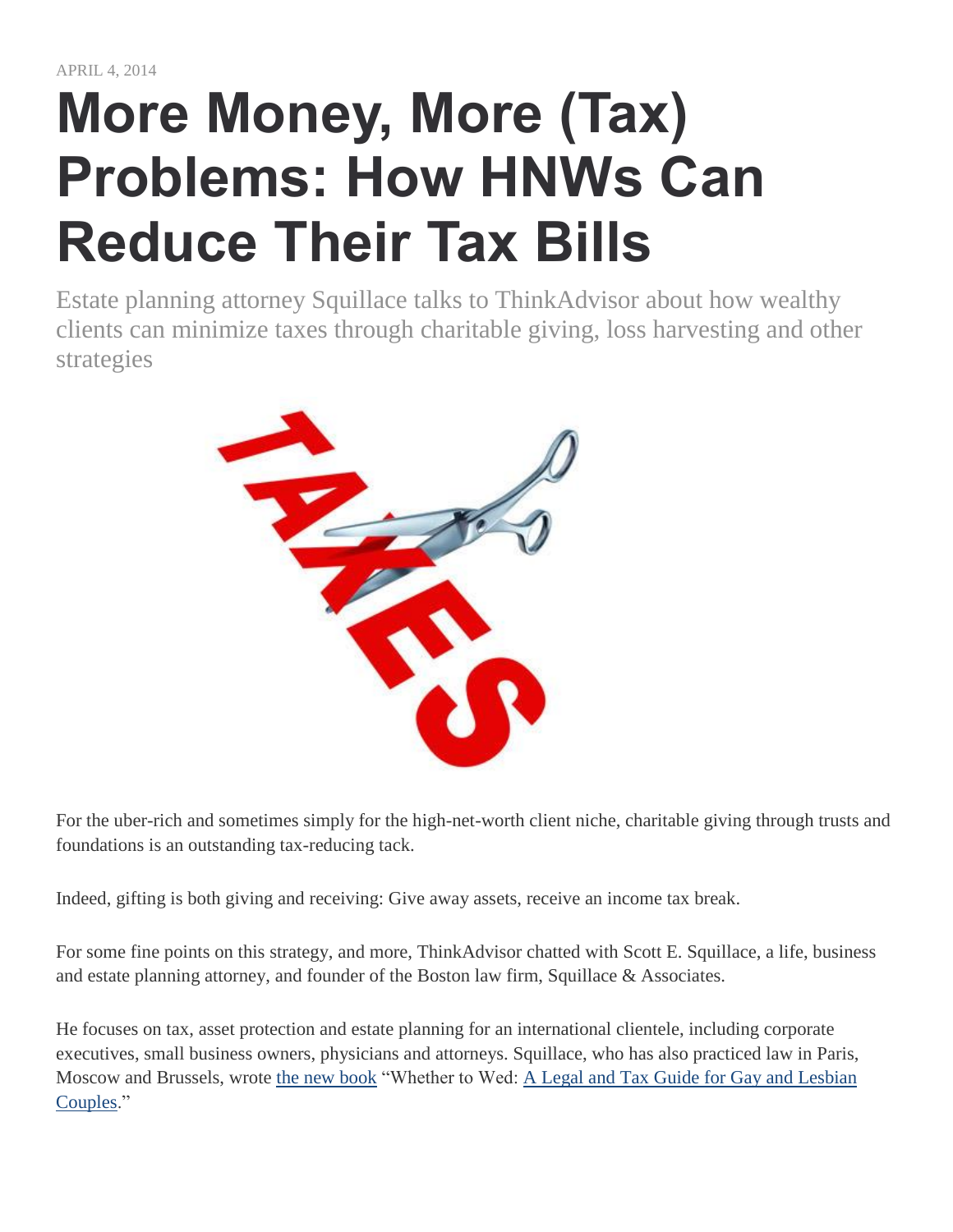## **ThinkAdvisor: Is gifting a good strategy to reduce income tax?**

Squillace: It is. One way, especially if you don't yet know where you want to make the gift, is to bookmark it using a donor advised fund: You can set up a fund that allows you to take the tax deduction in the year in which you make the gift. But it's parked there until you decide which charities will be the [beneficiaries].

## **How popular is this one?**

It isn't well known. But it's a really nice, flexible tool to take a charitable deduction in a year, for example, in which you get a big bonus or get some other extraordinary income. But you don't have to send any money to the charities right away. Once it's set up, you turn on and off the spigot as to which ones ultimately get the gift. You have your choice of charities.

### **What's the down side?**

You can't get the money back. Once it's gone [committed], you don't get it back. You have to be prepared to irrevocably part with it.

## **Aren't charitable remainder trusts and charitable lead trusts irrevocable, too?**

Yes. Those are kind of two sides of the same coin.

With a charitable remainder trust, you basically get an income stream for your lifetime, and then the charity winds up with money after you're gone.

## **Where does the tax break come in?**

With the piece that goes to the charity. You get to take the deduction in the year in which you set it up. So that helps a little.

## **And the charitable lead trust?**

With this one, the charity gets the money while you're alive, and your heirs – whomever you pick – wind up with the balance after you're gone. Like the charitable remainder trust, you can take the tax deduction in the year that it's set up.

## **What about gifting to relatives?**

You can give \$14,000 a year per person, or if you're a married couple, a total of \$28,000, to anyone without being subject to gift tax. And on top of that, there's a lifetime credit you can use up. This year, it's \$5.35 million; last year it was \$5.25 million. If you use [some of] it during your lifetime, then it's that much less you can pass at death.

#### **Please elaborate.**

For example, you can't give away \$5 million during your lifetime tax-free and then turn around and leave an estate of \$5 million tax-free. You get that credit either during your lifetime or at death.

#### **What's an illustration?**

Let's say you want to give your kids some stock. If it's worth more than the \$14,000 a year gift, you'd file a gift-tax return using up some of your credit; the balance is used at your death.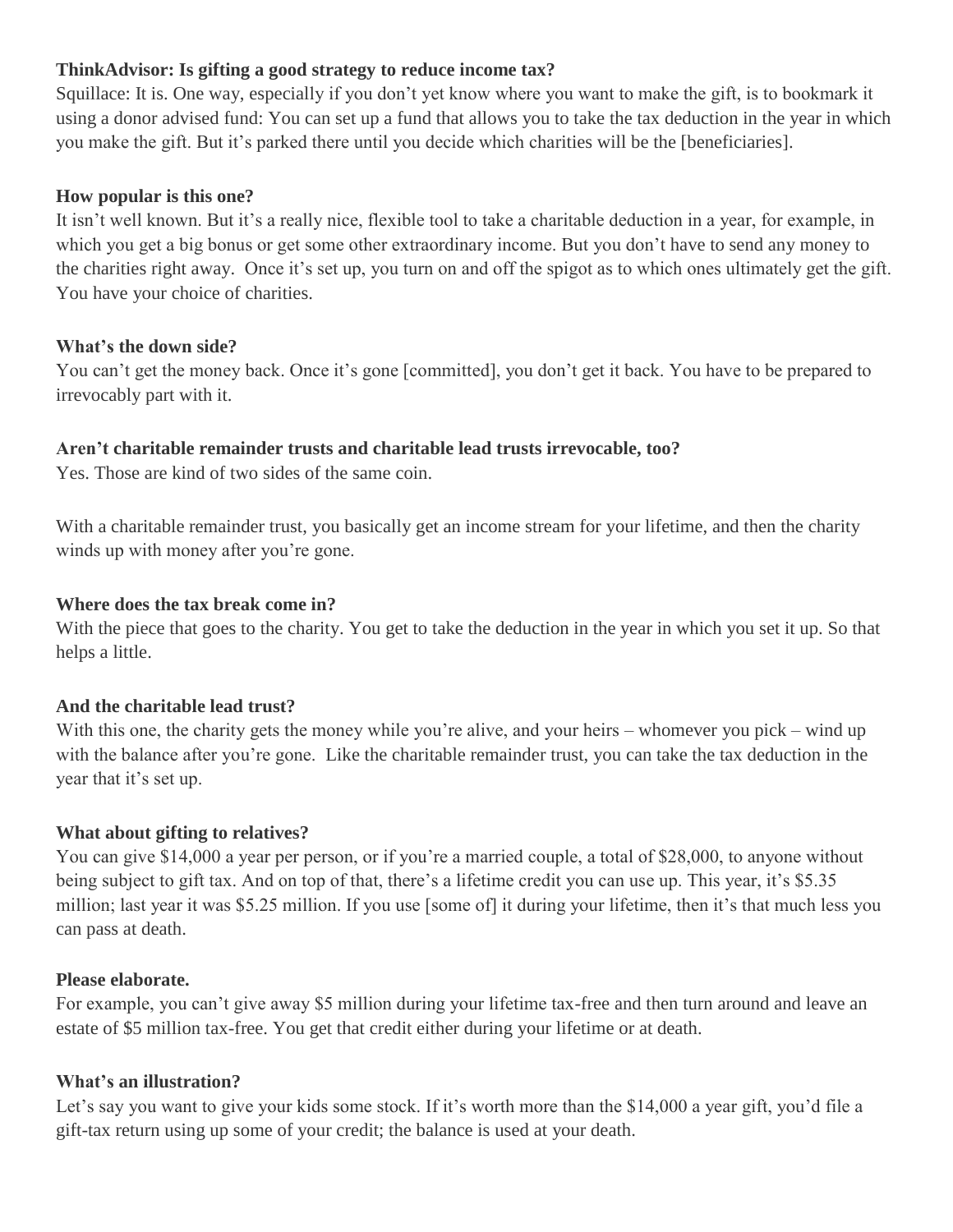## **Any other type of trust that helps in the income-tax department?**

One [specialized] trust is called a qualified personal residential trust (QPRT). It's a way to transfer a vacation home, or even your principal residence, tax efficiently.

## **Where do family revocable trusts fit in?**

Those are just pass-through entities. They don't help with tax planning; but they're helpful for avoiding probate.

## **Tell me about foundations.**

They're like charities. Basically, a foundation is a private charity that has a whole bunch of rules around it and is pretty expensive to set up and maintain. So usually, unless you're prepared to give away more than \$1 million — though there's no rule on that — it's probably not worth setting up your own private foundation.

# **What should widows and widowers consider in connection with tax planning?**

The big one is called a spousal rollover: If your spouse dies with an IRA and you're the beneficiary, you can roll it over to your own IRA — but you don't have to take it out and pay taxes on it. So it's worth considering whether you need the money now or if you want to beef up your own retirement account.

# **If you roll it over to your account, what happens with the required minimum distribution (RMD) you're subject to once you turn 70 1/2?**

That applies to all IRAs, whether it's your own or an inherited one.

## What if the husband, 70 1/2 or older, dies and has of course been taking RMDs; but his spouse is, say, **only 55. Is the spouse also subject to the RMD rule at that point?**

No. The IRA becomes hers; so she's subject to RMD when she turns 70-1/2.

# **Older generations, or even baby boomers, often don't tell their children the amount of money in their estates and what they plan to leave them. How does that play out with the heirs' taxes?**

It's hard to plan if you don't know what's coming down the pike. If you're going to be inheriting money and are in the middle of the world's worst divorce, that inheritance might go sideways if your parents haven't planned properly. That's why many people use trusts so that the inheritance can be protected from divorces and lawsuits.

# **What else should folks be aware of concerning divorce and taxes?**

Alimony and divorce-settlement payments are not taxable from a gift-tax perspective. Therefore, you don't have to use up the credit that I spoke of earlier. But if you're paying alimony, that's tax deductible. The person receiving the alimony, though, has to declare it as income and pay tax on it.

Is it a good idea for newly married same-sex couples — or any married couples — to mingle their assets? Mixing assets is a personal decision: some people view themselves as one family unit; others like to have "my bucket," "your bucket" and "our bucket." Once you're married, you don't have to worry about the gift-tax limits because there's an unlimited amount you can pass between spouses.

**What about marital status and income tax filing?** When married, you can choose either to file jointly or individually — but you always have to file as a married couple. It's usually worse to file individually because your itemized deductions get phased out quicker, and you get to the higher marginal rate quicker.